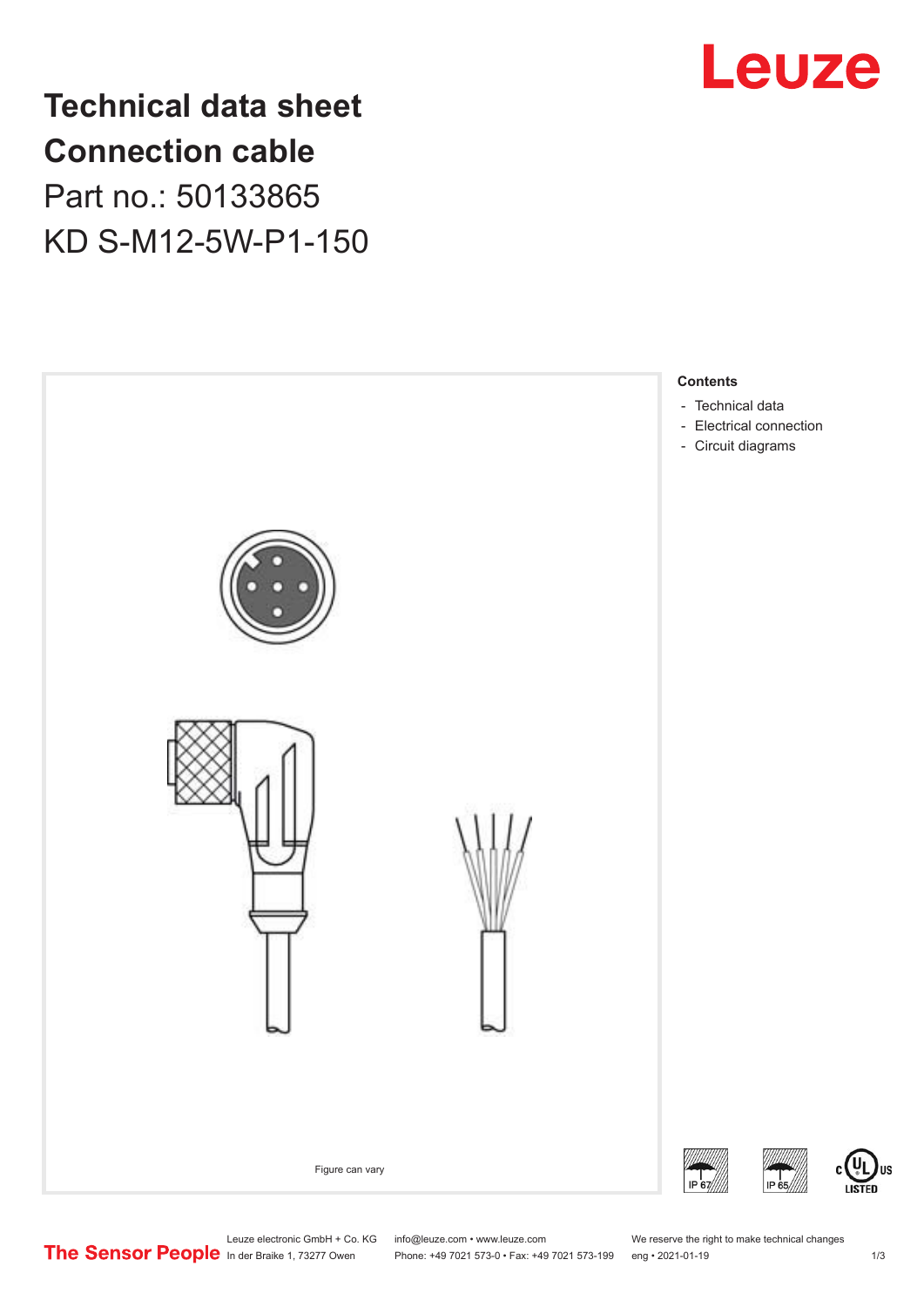# <span id="page-1-0"></span>**Technical data**

### **Electrical data**

**Performance data Operating voltage** Max. 125 V AC/DC

### **Connection**

| <b>Connection 1</b>               |                                                                                                                                                                                                                                |
|-----------------------------------|--------------------------------------------------------------------------------------------------------------------------------------------------------------------------------------------------------------------------------|
| <b>Type of connection</b>         | Connector                                                                                                                                                                                                                      |
| <b>Thread size</b>                | M12                                                                                                                                                                                                                            |
| <b>Type</b>                       | Female                                                                                                                                                                                                                         |
| Handle body material              | <b>PUR</b>                                                                                                                                                                                                                     |
| No. of pins                       | $5 - pin$                                                                                                                                                                                                                      |
| Encoding                          | A-coded                                                                                                                                                                                                                        |
| Version                           | Angled                                                                                                                                                                                                                         |
| Lock                              | Screw fitting, nickel-plated diecast zinc,<br>recommended torque 0.6 Nm, self-<br>locking                                                                                                                                      |
| <b>Connection 2</b>               |                                                                                                                                                                                                                                |
| <b>Type of connection</b>         | Open end                                                                                                                                                                                                                       |
|                                   |                                                                                                                                                                                                                                |
| <b>Cable properties</b>           |                                                                                                                                                                                                                                |
| <b>Number of conductors</b>       | 5 Piece(s)<br>$0.34 \, \text{mm}^2$                                                                                                                                                                                            |
| Wire cross section                |                                                                                                                                                                                                                                |
| <b>AWG</b>                        | 22                                                                                                                                                                                                                             |
| Sheathing color                   | <b>Black</b>                                                                                                                                                                                                                   |
| <b>Shielded</b>                   | Yes                                                                                                                                                                                                                            |
| Silicone-free                     | Yes                                                                                                                                                                                                                            |
| Cable design                      | Connection cable (open on one end)                                                                                                                                                                                             |
| Cable diameter (external)         | 5.6 mm                                                                                                                                                                                                                         |
| Cable length                      | 15,000 mm                                                                                                                                                                                                                      |
| <b>Sheathing material</b>         | <b>PUR</b>                                                                                                                                                                                                                     |
| Wire insulation                   | <b>PUR</b>                                                                                                                                                                                                                     |
| <b>Traverse rate</b>              | Max. 3.3 m/s with horiz. traverse path of<br>5m and and max acceleration of 5m/s <sup>2</sup>                                                                                                                                  |
| Suitability for drag chains       | Yes                                                                                                                                                                                                                            |
| Properties of the outer sheathing | Free of CFC, cadmium, silicone, halogen<br>and lead, matt, low-adhesion, abrasion-<br>resistant, easily machine-processable                                                                                                    |
| Resistance of the outer sheathing | Hydrolysis and microbe resistant, good<br>oil, gasoline and chemical resistance in<br>accordance with VDE 0472 part 803 test<br>B. flame retardant in accordance with UL<br>1581 VW1 / CSA FT1 / IEC 60332-1.<br>IEC 60332-2-2 |
| <b>Torsion suitability</b>        | $\pm 30^\circ$ / m (max. 2 mio. cycles with 35<br>cycles / min)                                                                                                                                                                |

### **Mechanical data**

| <b>Width across flats</b>                                       | $13 \text{ mm}$          |  |
|-----------------------------------------------------------------|--------------------------|--|
| <b>Bending cycles</b>                                           | 5,000,000 Piece(s)       |  |
| Bending radius, flexible laying, min.                           | Min. 10 x cable diameter |  |
| Bending radius, stationary laying, min. Min. 5 x cable diameter |                          |  |
|                                                                 |                          |  |
| <b>Environmental data</b>                                       |                          |  |
| Ambient temperature, operation,<br>flexible use                 | $-2580 °C$               |  |
| Ambient temperature, operation,<br>stationary use               | $-4080 °C$               |  |
| <b>Certifications</b>                                           |                          |  |
| Degree of protection                                            | IP 65                    |  |
|                                                                 | IP 67                    |  |
| <b>Certifications</b>                                           | c UL US                  |  |
| <b>Classification</b>                                           |                          |  |
|                                                                 |                          |  |
| <b>Customs tariff number</b>                                    | 85444290                 |  |
| eCl@ss 5.1.4                                                    | 27279201                 |  |
| eCl@ss 8.0                                                      | 27279218                 |  |
| eCl@ss 9.0                                                      | 27060311                 |  |
| eCl@ss 10.0                                                     | 27060311                 |  |
| eCl@ss 11.0                                                     | 27060311                 |  |
| <b>ETIM 5.0</b>                                                 | EC001855                 |  |
| <b>ETIM 6.0</b>                                                 | EC001855                 |  |
| <b>ETIM 7.0</b>                                                 | EC001855                 |  |

# **Electrical connection**

### **Connection 1**

| <b>Type of connection</b> | Connector                                                                             |
|---------------------------|---------------------------------------------------------------------------------------|
| <b>Thread size</b>        | M <sub>12</sub>                                                                       |
| <b>Type</b>               | Female                                                                                |
| Handle body material      | <b>PUR</b>                                                                            |
| No. of pins               | $5$ -pin                                                                              |
| Encoding                  | A-coded                                                                               |
| Version                   | Angled                                                                                |
| Lock                      | Screw fitting, nickel-plated diecast zinc, recommended<br>torque 0.6 Nm, self-locking |

# **Leuze**